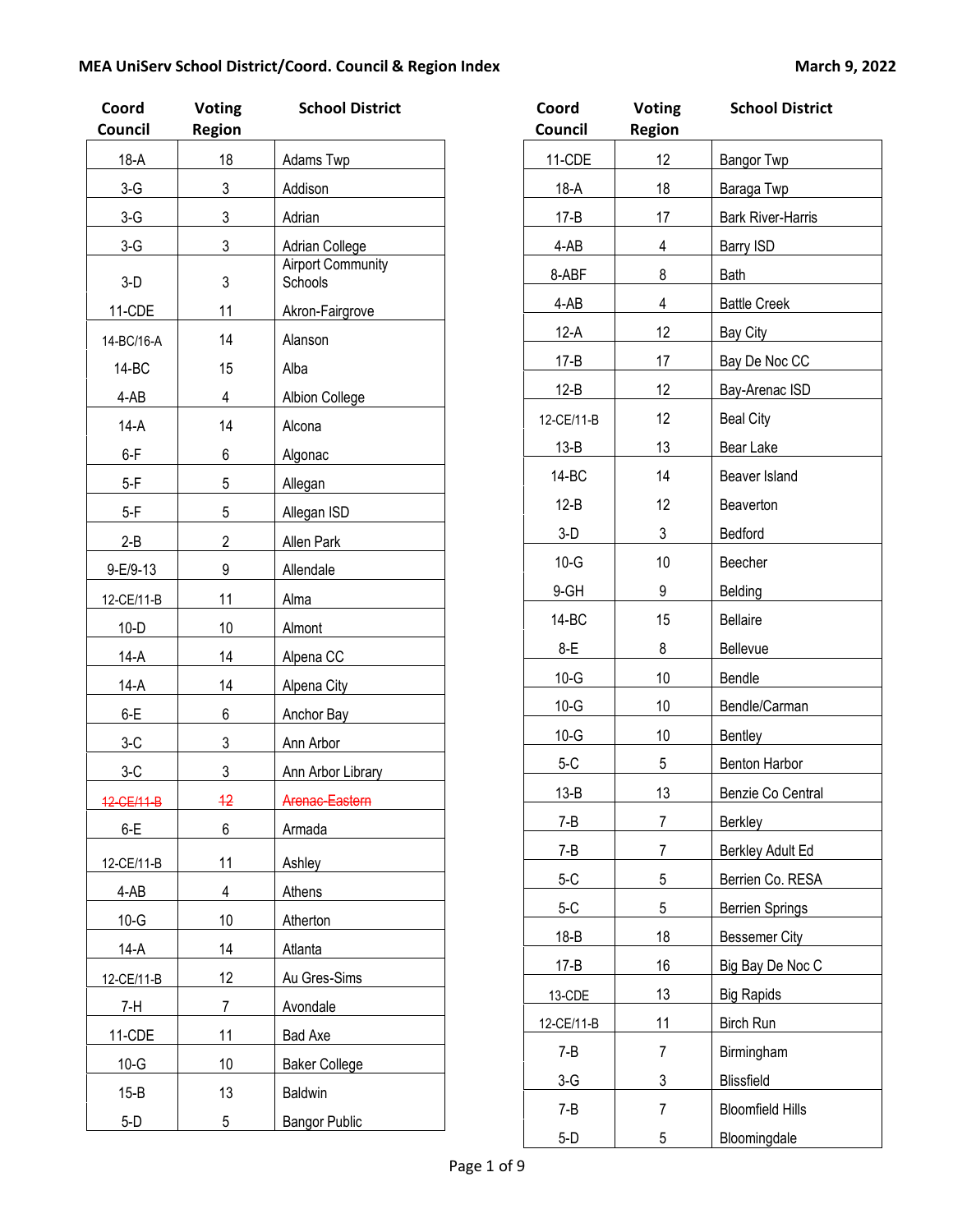| Coord<br>Council | <b>Voting</b><br>Region | <b>School District</b>   | Coord<br>Council | <b>Voting</b><br>Region | <b>School District</b> |
|------------------|-------------------------|--------------------------|------------------|-------------------------|------------------------|
| 14-BC            | 14                      | Boyne City               | 9-BCD            | 9                       | Cedar Springs          |
| 14-BC            | 14                      | <b>Boyne Falls</b>       | $6-E$            | 6                       | Center Line            |
| 4-AB             | 4                       | Branch ISD               | 14-BC            | 15                      | Central Lake           |
| $7-K$            | 7                       | Brandon                  | $12-F$           | 12                      | Central Mich Univ      |
| $5-H$            | 5                       | Brandywine               | 9-GH             | 9                       | Central Montcalm       |
| 12-CE/11-B       | 11                      | Breckenridge             | $5-EG$           | 5                       | Centreville            |
| $18 - B$         | 17                      | <b>Breitung Twp</b>      | 14-BC            | 14                      | Charlevoix             |
| $11-A$           | 11                      | Bridgeport               | 14-BC            | 14                      | Charlevoix-Em. ISD     |
| $5-C$            | 5                       | Bridgman                 | $8-E$            | 8                       | Charlotte              |
| $8-D$            | 8                       | <b>Brighton</b>          | $18-A$           | 18                      | Chassell Twp           |
| 14-BC/16-A       | 16                      | <b>Brimley</b>           | 14-BC/16-A       | 14                      | Cheboygan              |
| $3-G$            | 3                       | <b>Britton-Deerfield</b> | $3-F$            | 3                       | Chelsea                |
| $4-AB$           | 4                       | Bronson                  | 12-CE/11-B       | 11                      | Chesaning Union        |
| $5-H$            | 5                       | Buchanan                 | 13-CDE           | 13                      | Chippewa Hills         |
| $15-B$           | 15                      | <b>Buckley</b>           | $6-E$            | $6\phantom{1}$          | Chippewa Valley        |
| $12-B$           | 12                      | <b>Bullock Creek</b>     | 12-CE/11-B       | 12                      | Clare                  |
| $8-C$            | 8                       | Byron                    | 12-CE/11-B       | 12                      | Clare Pioneer          |
| 9-BCD            | 9                       | <b>Byron Center</b>      | 12-CE/11-B       | 12                      | Clare-Gladwin RESI     |
| $15-B$           | 15                      | Cadillac                 | $7 - 1J$         | $\overline{7}$          | Clarenceville          |
| 9-BCD            | 9                       | Caledonia                | $7 - 1J$         | $\overline{7}$          | Clarkston              |
| 4-AB             | 4                       | Calhoun ISD              | 7-A              | $\overline{7}$          | Clawson                |
| 4-AB             | 4                       | Calhoun Tech Cntr        | 5-AB             | 5                       | Climax-Scotts          |
| $18-A$           | 18                      | Calumet                  | $3-G$            | 3                       | Clinton                |
| $3-G$            | 3                       | Camden-Frontier E        | 8-ABF            | 8                       | Clinton RESA           |
| $3-G$            | 4                       | Camden-Frontier FP       | $6-E$            | 6                       | Clintondale            |
| $6-F$            | 6                       | Capac                    | $10-G$           | 10 <sup>°</sup>         | Clio                   |
| $10-G$           | 10                      | Carman-Ainsworth         | 4-AB             | 4                       | Coldwater              |
| $17 - B$         | 17                      | Carney-Nadeau            | $12-B$           | 12                      | Coleman                |
| 11-CDE           | 11                      | Caro                     | $5-C$            | 5                       | Coloma                 |
| 11-A             | 11                      | Carrollton               | $5-EG$           | 5                       | Colon                  |
| 9-GH             | 9                       | Carson City-Crystal      | $3-AB$           | 3                       | Columbia               |
| 11-CDE           | 11                      | Carsonville/Pt Sanilac   | 5-AB             | 5                       | Comstock               |
| 11-CDE           | 11                      | Caseville                | 9-BCD            | 9                       | Comstock Park          |
| 11-CDE           | 11                      | Cass City                | $3-AB$           | 3                       | Concord                |
| $5-H$            | $\overline{5}$          | Cassopolis               | $5-EG$           | 5                       | Constantine            |

| Coord<br>Council | <b>Voting</b><br><b>Region</b> | <b>School District</b> |
|------------------|--------------------------------|------------------------|
| 9-BCD            | 9                              | Cedar Springs          |
| $6-E$            | 6                              | Center Line            |
| $14 - BC$        | 15                             | Central Lake           |
| $12-F$           | 12                             | Central Mich Univ      |
| 9-GH             | 9                              | Central Montcalm       |
| $5-EG$           | 5                              | Centreville            |
| 14-BC            | 14                             | Charlevoix             |
| 14-BC            | 14                             | Charlevoix-Em. ISD     |
| 8-E              | 8                              | Charlotte              |
| $18-A$           | 18                             | Chassell Twp           |
| 14-BC/16-A       | 14                             | Cheboygan              |
| $3-F$            | 3                              | Chelsea                |
| 12-CE/11-B       | 11                             | Chesaning Union        |
| 13-CDE           | 13                             | Chippewa Hills         |
| $6-E$            | 6                              | Chippewa Valley        |
| 12-CE/11-B       | 12                             | Clare                  |
| 12-CE/11-B       | 12                             | Clare Pioneer          |
| 12-CE/11-B       | 12                             | Clare-Gladwin RESD     |
| $7 - IJ$         | 7                              | Clarenceville          |
| 7-IJ             | 7                              | Clarkston              |
| $7-A$            | 7                              | Clawson                |
| 5-AB             | 5                              | Climax-Scotts          |
| $3-G$            | 3                              | Clinton                |
| 8-ABF            | 8                              | Clinton RESA           |
| $6-E$            | 6                              | Clintondale            |
| $10-G$           | 10 <sup>1</sup>                | $C$ lio                |
| 4-AB             | 4                              | Coldwater              |
| $12-B$           | 12                             | Coleman                |
| $5-C$            | 5                              | Coloma                 |
| $5-EG$           | 5                              | Colon                  |
| $3-AB$           | 3                              | Columbia               |
| 5-AB             | 5                              | Comstock               |
| 9-BCD            | 9                              | Comstock Park          |
| $3-AB$           | 3                              | Concord                |
| $5-EG$           | 5                              | Constantine            |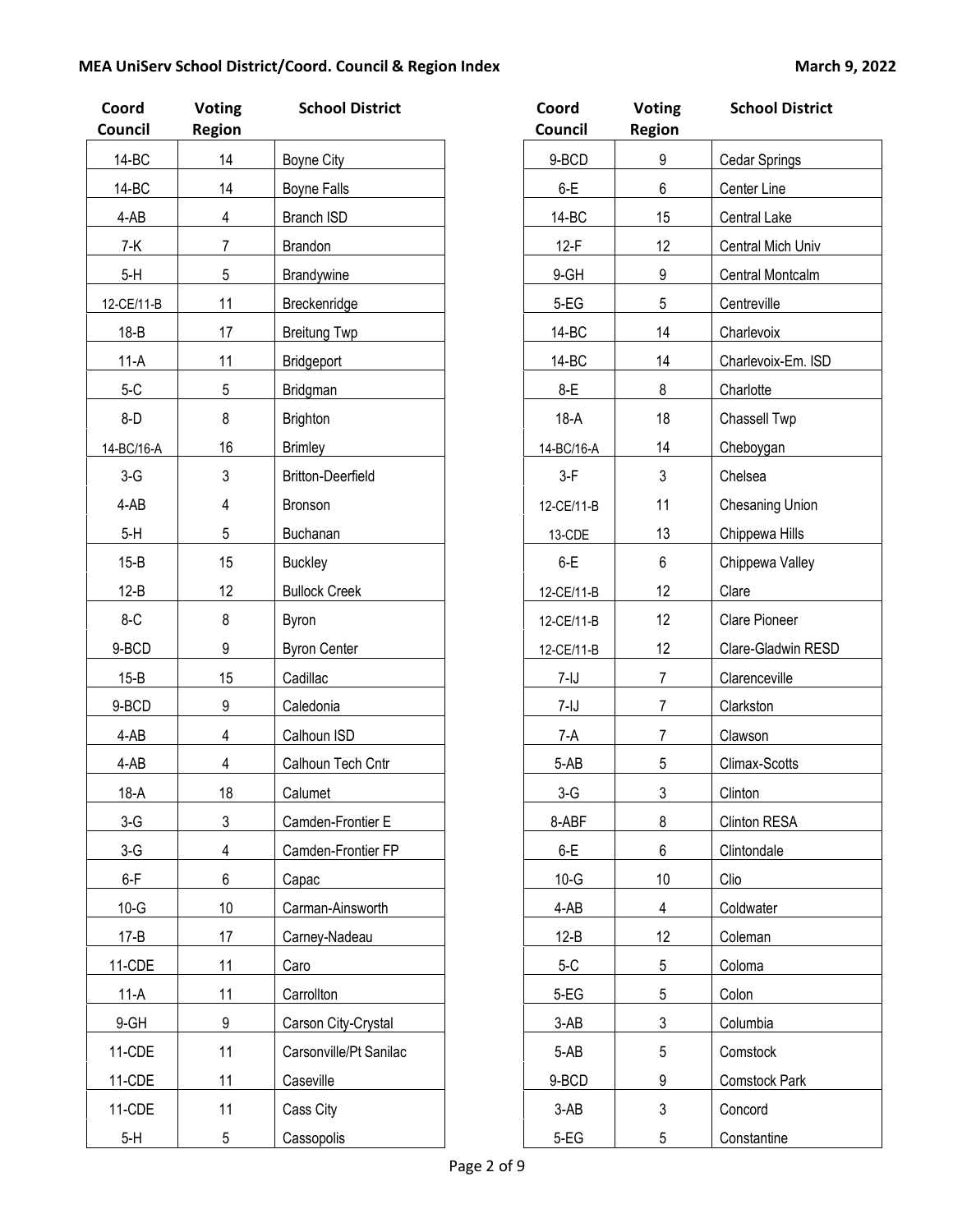| Coord<br>Council | <b>Voting</b><br>Region | <b>School District</b> | Coord<br>Council | Voting<br>Region | <b>School District</b> |
|------------------|-------------------------|------------------------|------------------|------------------|------------------------|
| $9-E/9-13$       | $\boldsymbol{9}$        | Coopersville           | 11-CDE           | 11               | Elkton-Pigeon-Bayp     |
| 12-CE/11-B       | 12                      | COOR ISD               | 14-BC            | 14               | Ellsworth              |
| $18-A$           | 18                      | Copper Country ISD     | $17 - B$         | 16               | Engadine               |
| $8-C$            | 8                       | Corunna                | $17 - B$         | 17               | Escanaba               |
| $5-D$            | 5                       | Covert                 | 11-CDE           | 12               | Essexville-Hampton     |
| $2-D$            | $\overline{2}$          | Crestwood              | $15-B$           | 15               | Evart                  |
| 11-CDE           | 11                      | Croswell-Lexington     | 18-A             | 18               | Ewen-Trout Crk         |
| $8-D$            | 8                       | Dansville              | $7-G$            | 7                | Farmington             |
| $10-D$           | 10                      | Davison                | 12-CE/11-B       | 12               | Farwell                |
| $2-B$            | $\overline{2}$          | Dearborn Heights       | $5-F$            | 5                | Fennville              |
| $5-D$            | 5                       | Decatur                | $10-G$           | $10$             | Fenton                 |
| 11-CDE           | 11                      | Deckerville            | $7-A$            | $\overline{7}$   | Ferndale               |
| $12-A$           | 12                      | Delta College          | $12-F$           | 13               | Ferris State Univers   |
| $17 - B$         | 17                      | Delta-Schoolcraft ISD  | $18-A$           | 18               | Finlandia U.           |
| $4-AB$           | 4                       | Delton-Kellogg         | $6-A$            | $6\,$            | Fitzgerald             |
| 14-BC/16-A       | 16                      | DeTour                 | $2-D$            | $\overline{2}$   | Flat Rock              |
| 8-ABF            | 8                       | <b>DeWitt</b>          | $10-G$           | $10$             | Flint                  |
| $3-F$            | 3                       | Dexter                 | $10-A$           | 10               | Flint Voc Tech         |
| $18 - B$         | 17                      | Dickinson-Iron ISD     | $8-C$            | 10               | Flushing               |
| $18-A$           | 18                      | Dollar Bay-Tamarack    | $15-B$           | 15               | Forest Area            |
| $5-H$            | $\sqrt{5}$              | Dowagiac Union         | 9-BCD            | 9                | Forest Hills           |
| $10-D$           | 10                      | Dryden                 | 18-B             | 18               | Forest Park            |
| $3-D$            | 3                       | Dundee                 | 8-ABF            | 8                | <b>Fowler</b>          |
| $8-C$            | 8                       | Durand                 | $8-D$            | 8                | Fowlerville            |
| $6-F$            | $6\phantom{a}$          | East China             | $15-A$           | 15               | Frankfort-Elberta      |
| 9-BCD            | 9                       | East Grand Rapids      | $6-E$            | 6                | Fraser                 |
| $3-AB$           | 3                       | East Jackson           | $11-A$           | 11               | Freeland               |
| 14-BC            | 14                      | East Jordan            | 13-CDE           | 13               | Fremont                |
| 8-ABF            | 8                       | East Lansing           | $9-E/9-13$       | 13               | Fruitport              |
| 14-BC/16-A       | 16                      | Eastern U P ISD        | 12-CE/11-B       | 11               | Fulton                 |
| 8-E              | 8                       | Eaton ISD              | 5-AB             | 5                | Galesburg-Augusta      |
| 8-E              | 8                       | Eaton Rapids           | $2-E$            | $\overline{2}$   | Garden City            |
| $5-H$            | 5                       | Eau Claire             | 14-A             | 14               | Gaylord                |
| $5-H$            | 5                       | Edwardsburg            | $10-D$           | 10               | Genesee                |
| $15-A$           | 15                      | Elk Rapids             |                  |                  |                        |

| Coord<br>Council | <b>Voting</b><br>Region | <b>School District</b>  |
|------------------|-------------------------|-------------------------|
| 11-CDE           | 11                      | Elkton-Pigeon-Bayport   |
| 14-BC            | 14                      | Ellsworth               |
| $17 - B$         | 16                      | Engadine                |
| $17 - B$         | 17                      | Escanaba                |
| 11-CDE           | 12                      | Essexville-Hampton      |
| $15-B$           | 15                      | Evart                   |
| 18-A             | 18                      | Ewen-Trout Crk          |
| $7 - G$          | 7                       | Farmington              |
| 12-CE/11-B       | 12                      | Farwell                 |
| $5-F$            | 5                       | Fennville               |
| $10-G$           | 10                      | Fenton                  |
| 7-A              | 7                       | Ferndale                |
| $12-F$           | 13                      | Ferris State University |
| $18-A$           | 18                      | Finlandia U.            |
| $6-A$            | 6                       | Fitzgerald              |
| $2-D$            | $\overline{2}$          | Flat Rock               |
| $10-G$           | 10                      | Flint                   |
| $10-A$           | 10                      | Flint Voc Tech          |
| $8-C$            | 10                      | Flushing                |
| $15-B$           | 15                      | Forest Area             |
| 9-BCD            | 9                       | <b>Forest Hills</b>     |
| 18-B             | 18                      | <b>Forest Park</b>      |
| 8-ABF            | 8                       | Fowler                  |
| $8-D$            | 8                       | Fowlerville             |
| $15-A$           | 15                      | Frankfort-Elberta       |
| $6-E$            | 6                       | Fraser                  |
| $11-A$           | 11                      | Freeland                |
| 13-CDE           | 13                      | Fremont                 |
| 9-E/9-13         | 13                      | Fruitport               |
| 12-CE/11-B       | 11                      | Fulton                  |
| 5-AB             | 5                       | Galesburg-Augusta       |
| $2-E$            | $\overline{\mathbf{c}}$ | Garden City             |
| 14-A             | 14                      | Gaylord                 |
| $10-D$           | 10                      | Genesee                 |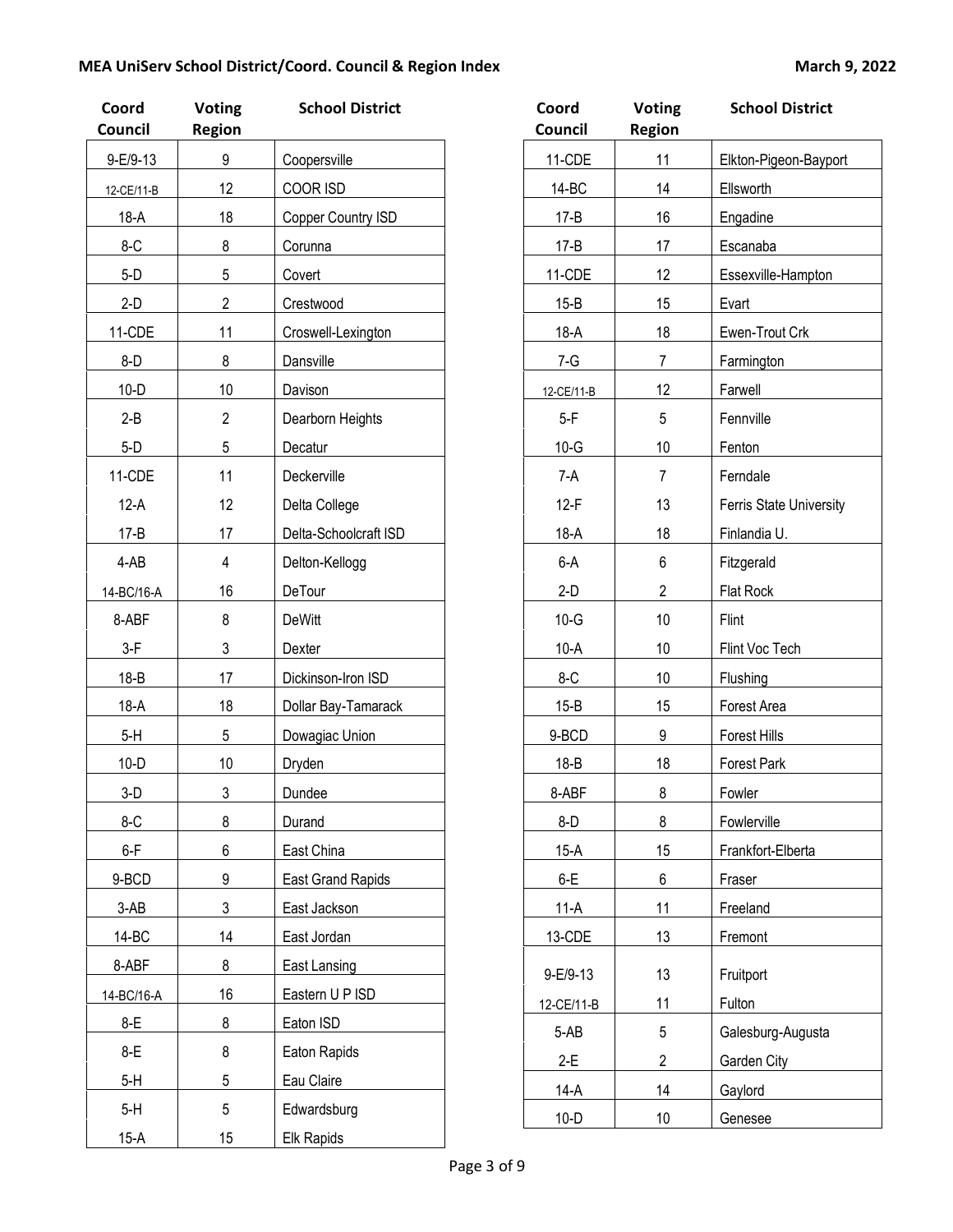| Coord<br>Council | <b>Voting</b><br>Region | <b>School District</b> | Coord<br>Council | Voting<br><b>Region</b> | <b>School District</b> |
|------------------|-------------------------|------------------------|------------------|-------------------------|------------------------|
| $10-G$           | 10                      | Genesee ISD            | $6-E$            | $6\phantom{1}$          | Harper Woods           |
| $2-E$            | $\overline{2}$          | Gibraltar              | 12-CE/11-B       | 12                      | Harrison               |
| $17 - B$         | 17                      | Gladstone              | $13-B$           | 13                      | Hart                   |
| 12-CE/11-B       | 12                      | Gladwin                | $5-D$            | 5                       | Hartford               |
| $15-A$           | 15                      | Glen Lake              | $8-D$            | 8                       | Hartland               |
| $5-EG$           | 5                       | Glen Oaks CC           | 8-ABF            | 8                       | Haslett                |
| $5-D$            | 5                       | Gobles                 | 4-AB             | $\overline{4}$          | Hastings               |
| 9-BCD            | 9                       | Godfrey-Lee            | 7-A              | $\overline{7}$          | Hazel Park             |
| 9-BCD            | 9                       | Godwin Heights         | $5-H$            | 5                       | Heritage Southwest     |
| $18 - B$         | 18                      | Gogebic CC             | 13-CDE           | 13                      | Hesperia               |
| $18 - B$         | 18                      | Gogebic Community      | $14-A$           | 14                      | Hillman                |
| $18 - B$         | 18                      | Gogebic-Ontonagon ISD  | $3-G$            | 3                       | Hillsdale CFMOPT       |
| $10-D$           | 10                      | Goodrich               | $3-G$            | 3                       | Hillsdale E            |
| $10-G$           | 10                      | <b>Grand Blanc</b>     | $3-G$            | 3                       | Hillsdale ISD          |
| 9-E/9-13         | 9                       | Grand Haven            | 9-E/9-13         | 9                       | Holland                |
| $8-E$            | 8                       | Grand Ledge            | $7 - 1J$         | $\overline{7}$          | Holly                  |
| $9-A$            | 9                       | <b>Grand Rapids</b>    | 8-ABF            | $\bf 8$                 | Holt                   |
| $9-A$            | 9                       | Grand Rapids CC        | 13-CDE           | 13                      | Holton                 |
| $9-A$            | 9                       | Grand Rapids ROTC      | 4-AB             | $\overline{\mathbf{4}}$ | Homer                  |
| 9-BCD            | 9                       | Grandville             | $5-F$            | 5                       | Hopkins                |
| 13-CDE           | 13                      | Grant                  | 12-CE/11-B       | 12                      | Houghton Lake          |
| $3-AB$           | 3                       | Grass Lake             | 18-A             | 18                      | Houghton-Portage 1     |
| 12-CE/11-B       | 11                      | Gratiot-Isabella       | $8-D$            | $\bf 8$                 | Howell                 |
| 9-GH             | 9                       | Greenville             | $3-G$            | 3                       | Hudson                 |
| $2-D$            | $\overline{2}$          | Grosse lle             | $9-E/9-13$       | 9                       | Hudsonville            |
| $6-E$            | 6                       | Grosse Pointe          | $2-E$            | $\overline{2}$          | Huron                  |
| $6-E$            | 6                       | Grosse Pointe Library  | 11-CDE           | 11                      | Huron ISD              |
| 5-AB             | 5                       | Gull Lake              | $7 - IJ$         | $\overline{7}$          | Huron Valley           |
| $17-A$           | 17                      | Gwinn                  | $3-D$            | 3                       | Ida                    |
| $5-F$            | 5                       | Hamilton               | 14-BC/16-A       | 14                      | <b>Inland Lakes</b>    |
| 18-A             | 18                      | Hancock                | 9-GH             | 9                       | Ionia City             |
| $3-AB$           | 3                       | Hanover-Horton         | $9-GH$           | 9                       | Ionia ISD              |
| 11-CDE           | 11                      | Harbor Beach           | 18-B             | 17                      | Iron Mountain          |
| 14-BC            | 14                      | Harbor Springs         | 18-B             | 18                      | Ironwood               |
| 4-AB             | $\overline{4}$          | Harper Creek           | $17-A$           | 17                      | Ishpeming              |

| Coord<br>Council | <b>Voting</b><br>Region | <b>School District</b> |
|------------------|-------------------------|------------------------|
| $6-E$            | 6                       | Harper Woods           |
| 12-CE/11-B       | 12                      | Harrison               |
| $13-B$           | 13                      | Hart                   |
| $5-D$            | 5                       | Hartford               |
| $8-D$            | 8                       | Hartland               |
| 8-ABF            | 8                       | Haslett                |
| 4-AB             | 4                       | Hastings               |
| 7-A              | 7                       | <b>Hazel Park</b>      |
| $5-H$            | 5                       | Heritage Southwest ISD |
| 13-CDE           | 13                      | Hesperia               |
| $14-A$           | 14                      | Hillman                |
| $3-G$            | 3                       | Hillsdale CFMOPT       |
| $3-G$            | 3                       | Hillsdale E            |
| $3-G$            | 3                       | Hillsdale ISD          |
| 9-E/9-13         | 9                       | Holland                |
| $7 - IJ$         | 7                       | Holly                  |
| 8-ABF            | 8                       | Holt                   |
| 13-CDE           | 13                      | Holton                 |
| 4-AB             | 4                       | Homer                  |
| $5-F$            | 5                       | Hopkins                |
| 12-CE/11-B       | 12                      | Houghton Lake          |
| $18-A$           | 18                      | Houghton-Portage Twp   |
| $8-D$            | 8                       | Howell                 |
| $3-G$            | 3                       | Hudson                 |
| $9-E/9-13$       | 9                       | Hudsonville            |
| 2-E              | $\overline{c}$          | Huron                  |
| 11-CDE           | 11                      | Huron ISD              |
| $7 - IJ$         | 7                       | Huron Valley           |
| $3-D$            | 3                       | Ida                    |
| 14-BC/16-A       | 14                      | <b>Inland Lakes</b>    |
| $9-GH$           | 9                       | Ionia City             |
| 9-GH             | 9                       | Ionia ISD              |
| 18-B             | 17                      | Iron Mountain          |
| 18-B             | 18                      | Ironwood               |
| $17-A$           | 17                      | Ishpeming              |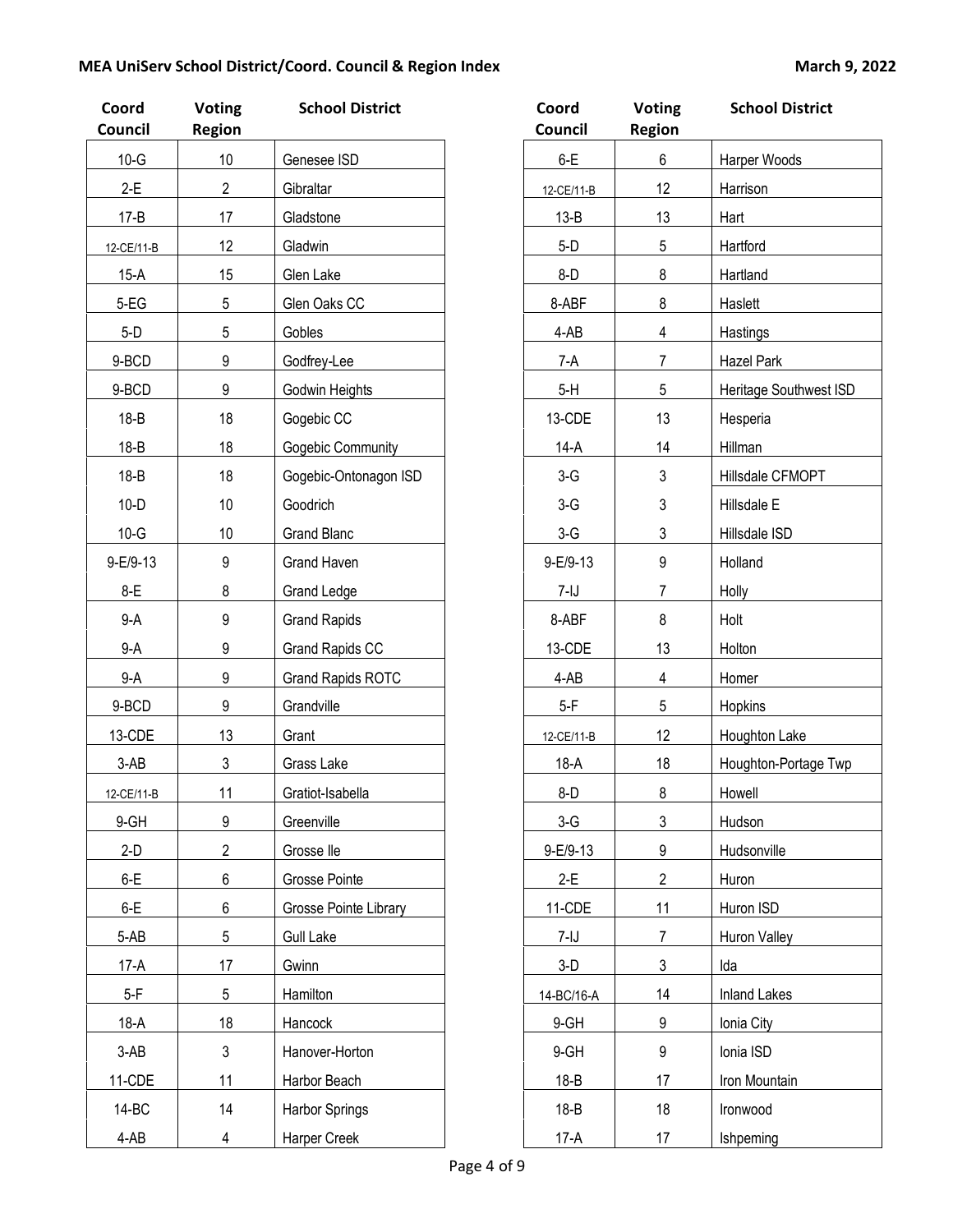| Coord<br>Council | <b>Voting</b><br>Region | <b>School District</b>   | Coord<br>Council | <b>Voting</b><br>Region | <b>School District</b> |
|------------------|-------------------------|--------------------------|------------------|-------------------------|------------------------|
| 12-CE/11-B       | 11                      | Ithaca                   | 11-CDE           | 10                      | Lakeville              |
| $3-AB$           | 3                       | Jackson Career Center    | 9-GH             | $\boldsymbol{9}$        | Lakewood               |
| $3-AB$           | 3                       | Jackson CC               | $7-A$            | $\overline{7}$          | Lamphere               |
| $3-AB$           | 3                       | Jackson City             | $6-E$            | $\,6\,$                 | L'anse Creuse          |
| $3-AB$           | 3                       | Jackson District Library | 18-A             | 18                      | L'anse Twp             |
| $3-AB$           | 3                       | Jackson ISD              | 8-ABF            | 8                       | Lansing                |
| $3-D$            | 3                       | Jefferson                | $8-G$            | 8                       | Lansing CC             |
| $9-E/9-13$       | 9                       | Jenison                  | $10-D$           | 10                      | Lapeer                 |
| $14-A$           | 14                      | Jo'burg-Lewiston         | $10-D$           | 10                      | Lapeer ISD             |
| $3-G$            | 3                       | Jonesville E             | $10-D$           | 10                      | Lapeer Voc-Tech        |
| $3-G$            | 4                       | Jonesville PT            | $5-D$            | 5                       | Lawrence               |
| 5-AB             | 5                       | Kalamazoo Library        | $5-D$            | 5                       | Lawton                 |
| 5-AB             | 5                       | Kalamazoo                | $15-A$           | 15                      | Leland                 |
| $13-B$           | 13                      | Kaleva-Norman-Dickson    | $3-G$            | 3                       | Lenawee ISD            |
| $15-A$           | 15                      | Kalkaska                 | $3-G$            | 3                       | Lenawee Voc-Tech       |
| $10-D$           | 10                      | Kearsley                 | 8-ABF            | 8                       | Leslie                 |
| 4-AB             | 4                       | Kellogg CC               | $3-F$            | 3                       | Lincoln                |
| 9-BCD            | 9                       | Kelloggsville            | $2-B$            | $\overline{2}$          | Lincoln Park           |
| 9-BCD            | 9                       | Kendall College          | $10-G$           | 10                      | Linden                 |
| 9-BCD            | 9                       | Kenowa Hills             | $3-G$            | $\overline{4}$          | Litchfield CM          |
| 9-BCD            | 9                       | Kent City                | $3-G$            | 3                       | Litchfield EA          |
| 9-BCD            | 9                       | Kent ISD                 | $2-L$            | $\overline{c}$          | Livonia                |
| 9-BCD            | 9                       | Kentwood                 | $9-BCD$          | 9                       | Lowell                 |
| $15-B$           | 15                      | Kingsley                 | $13-B$           | 13                      | Ludington              |
| 11-CDE           | 11                      | Kingston                 | 14-BC/16-A       | 16                      | Mackinac Island        |
| $8-C$            | 8                       | Laingsburg               | 14-BC/16-A       | 14                      | Mackinaw City          |
| $10-G$           | 10                      | Lake Fenton              | $6-E$            | $\,6\,$                 | Macomb Academy         |
| $18-A$           | 18                      | Lake Linden-Hbbll        | $3-G$            | 3                       | Madison                |
| $5-H$            | 5                       | Lake Michigan CC         | $7-A$            | 7                       | <b>Madison Heights</b> |
| 7-K              | $\overline{7}$          | Lake Orion               | 14-BC            | 15                      | Mancelona              |
| 14-BC/16-A       | 16                      | Lake Superior SU         | $3-F$            | 3                       | Manchester             |
| $5-C$            | 5                       | Lakeshore-Stevensville   | $13-B$           | 13                      | Manistee               |
| 4-AB             | 4                       | Lakeview B.C.            | $13-B$           | 13                      | Manistee ISD           |
| 9-GH             | 9                       | Lakeview Community       | $17 - B$         | 16                      | Manistique             |
| $6-E$            | 6                       | Lakeview-SCS             | $15-B$           | 15                      | Manton                 |

| Coord<br>Council | <b>Voting</b><br>Region | <b>School District</b> |
|------------------|-------------------------|------------------------|
| 11-CDE           | 10                      | Lakeville              |
| 9-GH             | 9                       | Lakewood               |
| 7-A              | 7                       | Lamphere               |
| $6-E$            | 6                       | L'anse Creuse          |
| $18-A$           | 18                      | L'anse Twp             |
| 8-ABF            | 8                       | Lansing                |
| $8-G$            | 8                       | Lansing CC             |
| $10-D$           | 10                      | Lapeer                 |
| $10-D$           | 10                      | Lapeer ISD             |
| $10-D$           | 10                      | Lapeer Voc-Tech        |
| $5-D$            | 5                       | Lawrence               |
| $5-D$            | 5                       | Lawton                 |
| $15-A$           | 15                      | Leland                 |
| $3-G$            | 3                       | Lenawee ISD            |
| $3-G$            | 3                       | Lenawee Voc-Tech       |
| 8-ABF            | 8                       | Leslie                 |
| $3-F$            | 3                       | Lincoln                |
| $2-B$            | $\overline{2}$          | Lincoln Park           |
| $10-G$           | 10                      | Linden                 |
| $3-G$            | 4                       | Litchfield CM          |
| $3-G$            | 3                       | Litchfield EA          |
| $2-L$            | 2                       | Livonia                |
| 9-BCD            | 9                       | Lowell                 |
| $13-B$           | 13                      | Ludington              |
| 14-BC/16-A       | 16                      | Mackinac Island        |
| 14-BC/16-A       | 14                      | Mackinaw City          |
| $6-E$            | 6                       | Macomb Academy         |
| $3-G$            | 3                       | Madison                |
| 7-A              | 7                       | Madison Heights        |
| 14-BC            | 15                      | Mancelona              |
| $3-F$            | 3                       | Manchester             |
| $13-B$           | 13                      | Manistee               |
| $13-B$           | 13                      | Manistee ISD           |
| $17 - B$         | 16                      | Manistique             |
| $15-B$           | 15                      | Manton                 |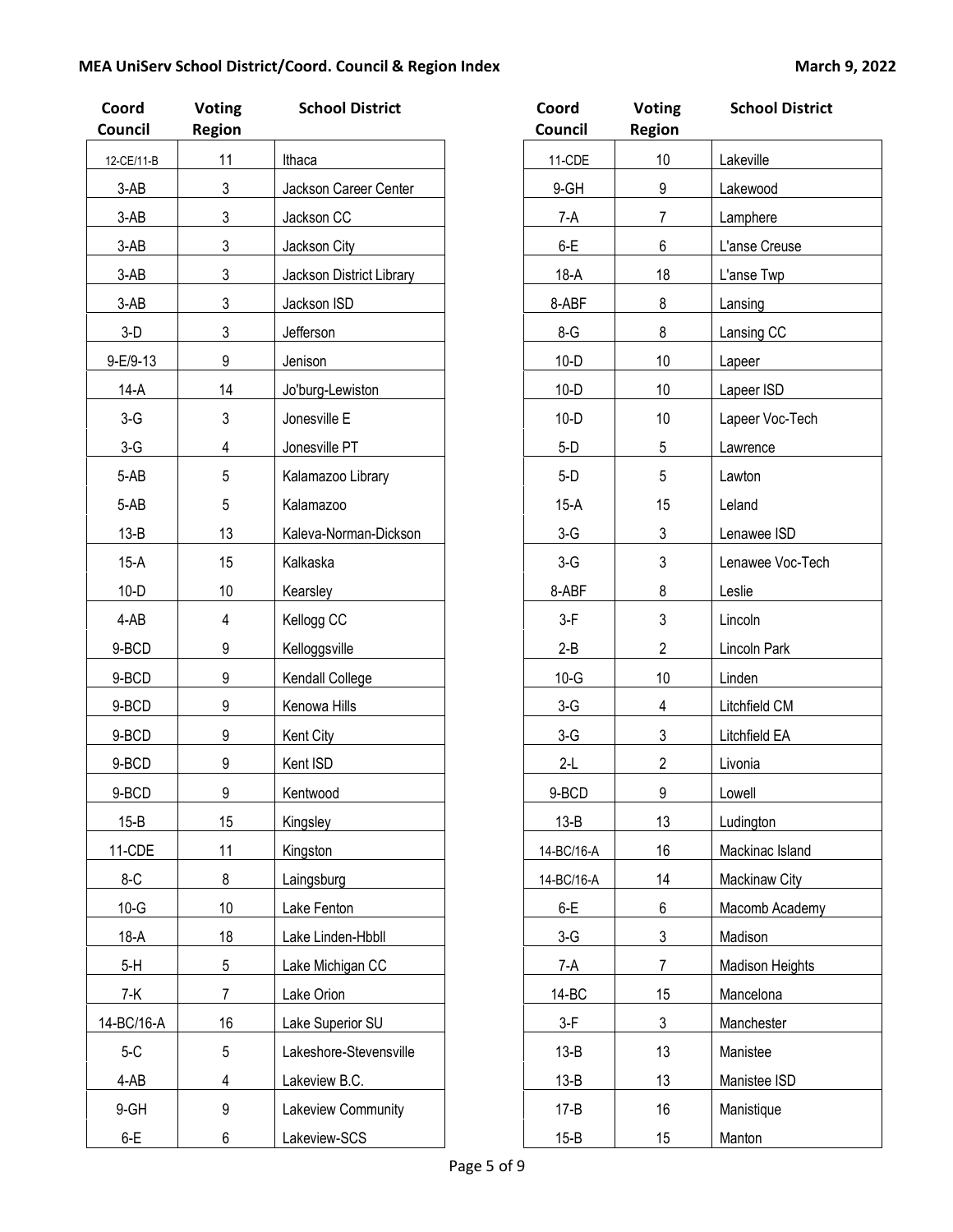| Coord<br>Council | <b>Voting</b><br>Region | <b>School District</b> | Coord<br>Council | <b>Voting</b><br>Region | <b>School District</b> |
|------------------|-------------------------|------------------------|------------------|-------------------------|------------------------|
| $8-E$            | 8                       | Maple Valley           | $3-D$            | 3                       | Monroe City            |
| 4-AB             | 4                       | Mar Lee                | $3-D$            | 3                       | Monroe ISD             |
| $5-EG$           | $\sqrt{5}$              | Marcellus              | $3-D$            | 3                       | Monroe Mason           |
| $15-B$           | 15                      | Marion                 | 9-GH             | 9                       | Montabella             |
| 11-CDE           | 11                      | Marlette               | 13-CDE           | 13                      | Montague               |
| $17-A$           | 17                      | Marquette Area         | 9-GH             | 9                       | Montcalm CC            |
| $17-A$           | 17                      | Marquette-Alger        | 9-GH             | $\boldsymbol{9}$        | Montcalm ISD           |
| 4-AB             | 4                       | Marshall               | $10-G$           | 10                      | Montrose               |
| $5-F$            | 5                       | Martin                 | 14-BC/16-A       | 16                      | Moran Twp              |
| $6-F$            | 6                       | Marysville             | $3-G$            | 3                       | Morenci                |
| 8-ABF            | 8                       | Mason                  | 13-CDE           | 13                      | Morley-Stanwood        |
| $13-B$           | 13                      | Mason Co Central       | $8-C$            | 8                       | Morrice                |
| $13-B$           | 13                      | Mason Co Eastern       | $10-G$           | $10\,$                  | Mott CC                |
| $3-D$            | 3                       | Mason Consolidated     | $6-E$            | $\,6\,$                 | Mt Clemens             |
| 5-AB             | 5                       | Mattawan               | $10-D$           | $10$                    | Mt Morris              |
| 11-CDE           | 11                      | Mayville               | 12-CE/11-B       | 12                      | Mt Pleasant            |
| $15-B$           | 15                      | McBain                 | $17-A$           | 17                      | Munising               |
| $15-B$           | 13                      | Mecosta-Osceola ISD    | $9-E/9-13$       | 13                      | Muskegon Career T      |
| $6-F$            | 6                       | Memphis                | $9-E/9-13$       | 13                      | Muskegon CC            |
| $5-EG$           | 5                       | Mendon                 | 13-CDE           | 13                      | Muskegon City          |
| $17 - B$         | 17                      | Menominee City         | $9-E/9-13$       | $\boldsymbol{9}$        | Muskegon ISD           |
| $17 - B$         | 17                      | Menominee ISD          | 14-BC            | 14                      | N. Central Mich Coll   |
| $12-B$           | 12                      | Meridian               | $17-A$           | 17                      | N.I.C.E.               |
| 12-CE/11-B       | 11                      | Merrill                | $3-AB$           | 3                       | Napoleon               |
| $15-B$           | 15                      | Mesick                 | $17-A$           | 17                      | Negaunee               |
| $3-AB$           | 3                       | Michigan Center        | $5-C$            | 5                       | New Buffalo            |
| $8-H$            | 8                       | Michigan State U       | $6-E$            | 6                       | New Haven              |
| $12-F$           | 12                      | Mid Michigan CC        | $8-C$            | $\bf 8$                 | New Lothrop            |
| $17-A$           | 17                      | Mid Peninsula          | 13-CDE           | 13                      | Newaygo                |
| $12-B$           | 12                      | Midland City           | 13-CDE           | 13                      | Newaygo ISD            |
| $3-F$            | 3                       | Milan                  | $5-H$            | 5                       | Niles                  |
| 11-CDE           | 11                      | Millington             | $3-G$            | $\overline{4}$          | North Adams-Jerom      |
| 14-A             | 14                      | Mio-Ausable            | 11-CDE           | $10$                    | North Branch           |
| 13-CDE           | 13                      | Mona Shores            | $17-B$           | 17                      | North Central          |
| $3-D$            | 3                       | Monroe CC              | 17-A             | 17                      | North Dickinson        |

| Coord<br>Council | <b>Voting</b><br>Region | <b>School District</b>  |
|------------------|-------------------------|-------------------------|
| $3-D$            | 3                       | Monroe City             |
| $3-D$            | 3                       | Monroe ISD              |
| $3-D$            | 3                       | Monroe Mason            |
| 9-GH             | 9                       | Montabella              |
| 13-CDE           | 13                      | Montague                |
| 9-GH             | 9                       | Montcalm CC             |
| 9-GH             | 9                       | Montcalm ISD            |
| $10-G$           | 10                      | Montrose                |
| 14-BC/16-A       | 16                      | Moran Twp               |
| $3-G$            | 3                       | Morenci                 |
| 13-CDE           | 13                      | Morley-Stanwood         |
| $8-C$            | 8                       | Morrice                 |
| $10-G$           | 10                      | Mott CC                 |
| $6-E$            | 6                       | Mt Clemens              |
| $10-D$           | 10                      | Mt Morris               |
| 12-CE/11-B       | 12                      | Mt Pleasant             |
| 17-A             | 17                      | Munising                |
| 9-E/9-13         | 13                      | Muskegon Career Tech    |
| 9-E/9-13         | 13                      | Muskegon CC             |
| 13-CDE           | 13                      | Muskegon City           |
| 9-E/9-13         | 9                       | Muskegon ISD            |
| 14-BC            | 14                      | N. Central Mich College |
| $17-A$           | 17                      | N.I.C.E.                |
| 3-AB             | 3                       | Napoleon                |
| $17-A$           | 17                      | Negaunee                |
| $5-C$            | 5                       | New Buffalo             |
| $6-E$            | 6                       | New Haven               |
| $8-C$            | 8                       | New Lothrop             |
| 13-CDE           | 13                      | Newaygo                 |
| 13-CDE           | 13                      | Newaygo ISD             |
| $5-H$            | 5                       | Niles                   |
| $3-G$            | 4                       | North Adams-Jerome      |
| 11-CDE           | 10                      | North Branch            |
| $17 - B$         | 17                      | North Central           |
| 17-A             | 17                      | North Dickinson         |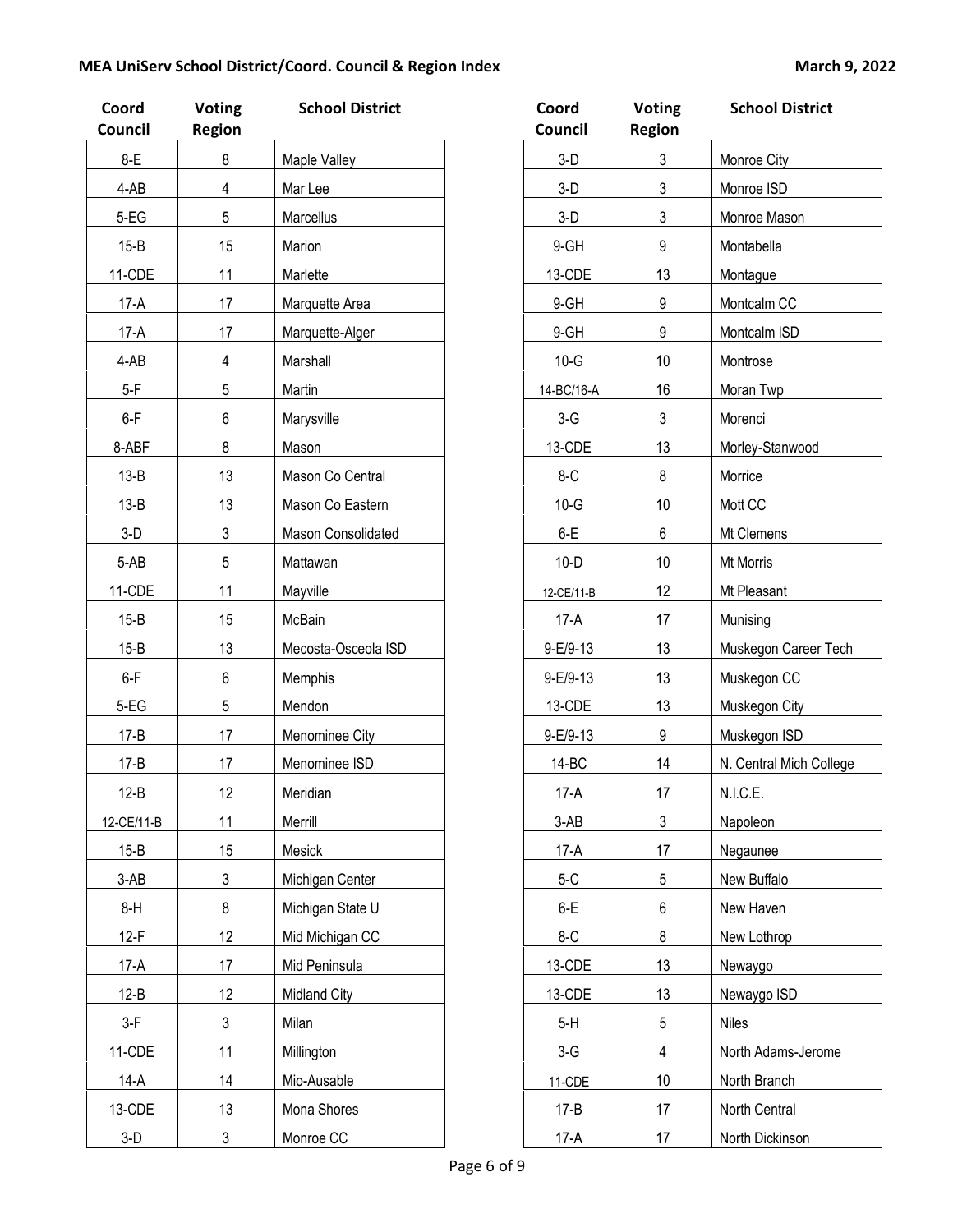| Coord<br>Council | <b>Voting</b><br>Region | <b>School District</b>              | Coord<br>Council | <b>Voting</b><br><b>Region</b> | <b>School District</b> |
|------------------|-------------------------|-------------------------------------|------------------|--------------------------------|------------------------|
| 11-CDE           | 11                      | North Huron                         | 14-BC/16-A       | 14                             | Pellston               |
| 13-CDE           | 13                      | North Muskegon                      | 4-AB             | 4                              | Pennfield              |
| $17-A$           | 17                      | Northern Mich U                     | $13-B$           | 13                             | Pentwater              |
| $15-A$           | 15                      | Northport                           | $8-C$            | 8                              | Perry                  |
| 9-BCD            | $\boldsymbol{9}$        | Northview                           | 14-BC            | 14                             | Petoskey               |
| $7 - B$          | 7                       | Northville                          | 8-ABF            | 8                              | Pewamo-Westphalia      |
| $3-AB$           | 3                       | Northwest                           | 14-BC/16-A       | 16                             | Pickford               |
| $15-A$           | 15                      | Northwest Education<br>Services ISD | $8-D$            | 8                              | Pinckney               |
|                  |                         | Northwestern Michigan               | 11-CDE           | 12                             | Pinconning             |
| $15-A$           | 15                      | College                             | $15-B$           | 15                             | Pine River             |
| $18 - B$         | 17                      | Norway-Vulcan                       | $3-G$            | 4                              | Pittsford              |
| $5-EG$           | 5                       | Nottawa                             | $5-F$            | 5                              | Plainwell              |
| $7 - B$          | $\overline{7}$          | Novi                                | $2-A$            | $\overline{2}$                 | Plymouth-Canton        |
| 7-A              | 7                       | Oak Park                            | $7-K$            | $\overline{7}$                 | Pontiac A/F, O, P      |
| 2-7 HE           | $\overline{7}$          | Oakland CC                          | $7 - 1J$         | $\overline{7}$                 | Pontiac E              |
| $7 - 1J$         | $\overline{7}$          | Oakland ISD                         | $6 - B$          | $\,6\,$                        | Port Huron             |
| 2-7 HE           | $\overline{7}$          | Oakland U                           | 5-AB             | 5                              | Portage                |
| 13-CDE           | 13                      | Oakridge                            | 9-GH             | 9                              | Portland               |
| 8-ABF            | 8                       | Okemos                              | 14-A             | 14                             | Posen                  |
| $2-D$            | $\overline{2}$          | Old Redford Academy                 | $8-E$            | 8                              | Potterville            |
| $8-E$            | 8                       | Olivet                              | $17-A$           | 17                             | Powell Twp             |
| $13-B$           | 13                      | Onekama                             | 4-AB             | $\overline{4}$                 |                        |
| $3-G$            | 3                       | Onsted                              |                  |                                | Quincy                 |
| 18-A             | 18                      | Ontonagon                           | $17 - B$         | 17                             | Rapid River            |
| 13-CDE           | 13                      | Orchard View                        | 13-CDE           | 13                             | Ravenna                |
| 14-A             | 14                      | Oscoda                              | $3-G$            | 3                              | Reading                |
| $5-F$            | 5                       | Otsego                              | $2-B$            | $\overline{2}$                 | Redford Union          |
| 9-E/9-13         | 9                       | Ottawa ISD                          | $2-E$            | $\overline{2}$                 | Redford Union O        |
| $8-C$            | 8                       | Ovid-Elsie                          | $15-B$           | 13                             | Reed City              |
| 11-CDE           | 11                      | Owendale-Gagetown                   | 11-CDE           | 11                             | Reese                  |
| $8-C$            | 8                       | Owosso                              | 13-CDE           | 13                             | Reeths-Puffer          |
| $7-K$            | $\overline{7}$          | Oxford                              | 18-A             | 17                             | Republic-Mich.         |
| 5-AB             | 5                       | Parchment                           | $6-E$            | 6                              | Richmond               |
| $5-D$            | 5                       | Paw Paw                             | $2-D$            | $\overline{2}$                 | <b>River Rouge</b>     |
| 11-CDE           | 11                      | Peck                                | $5-C$            | 5                              | <b>River Valley</b>    |
|                  |                         |                                     |                  |                                |                        |

| Coord<br>Council | <b>Voting</b><br><b>Region</b> | <b>School District</b> |  |  |
|------------------|--------------------------------|------------------------|--|--|
| 14-BC/16-A       | 14                             | Pellston               |  |  |
| 4-AB             | 4                              | Pennfield              |  |  |
| $13-B$           | 13                             | Pentwater              |  |  |
| $8-C$            | 8                              | Perry                  |  |  |
| 14-BC            | 14                             | Petoskey               |  |  |
| 8-ABF            | 8                              | Pewamo-Westphalia      |  |  |
| 14-BC/16-A       | 16                             | Pickford               |  |  |
| 8-D              | 8                              | Pinckney               |  |  |
| 11-CDE           | 12                             | Pinconning             |  |  |
| $15-B$           | 15                             | Pine River             |  |  |
| $3-G$            | 4                              | Pittsford              |  |  |
| $5-F$            | 5                              | Plainwell              |  |  |
| $2-A$            | $\overline{2}$                 | Plymouth-Canton        |  |  |
| $7-K$            | 7                              | Pontiac A/F, O, P      |  |  |
| $7 - IJ$         | 7                              | Pontiac E              |  |  |
| $6 - B$          | 6                              | Port Huron             |  |  |
| 5-AB             | 5                              | Portage                |  |  |
| 9-GH             | 9                              | Portland               |  |  |
| 14-A             | 14                             | Posen                  |  |  |
| $8-E$            | 8                              | Potterville            |  |  |
| 17-A             | 17                             | Powell Twp             |  |  |
| 4-AB             | 4                              | Quincy                 |  |  |
| $17 - B$         | 17                             | Rapid River            |  |  |
| 13-CDE           | 13                             | Ravenna                |  |  |
| $3-G$            | 3                              | Reading                |  |  |
| $2-B$            | 2                              | Redford Union          |  |  |
| $2-E$            | $\overline{2}$                 | Redford Union O        |  |  |
| $15-B$           | 13                             | Reed City              |  |  |
| 11-CDE           | 11                             | Reese                  |  |  |
| 13-CDE           | 13                             | Reeths-Puffer          |  |  |
| $18-A$           | 17                             | Republic-Mich.         |  |  |
| $6-E$            | 6                              | Richmond               |  |  |
| $2-D$            | $\overline{2}$                 | River Rouge            |  |  |
| $5-C$            | 5                              | <b>River Valley</b>    |  |  |
| $5-H$            | 5                              | Riverside Hagar        |  |  |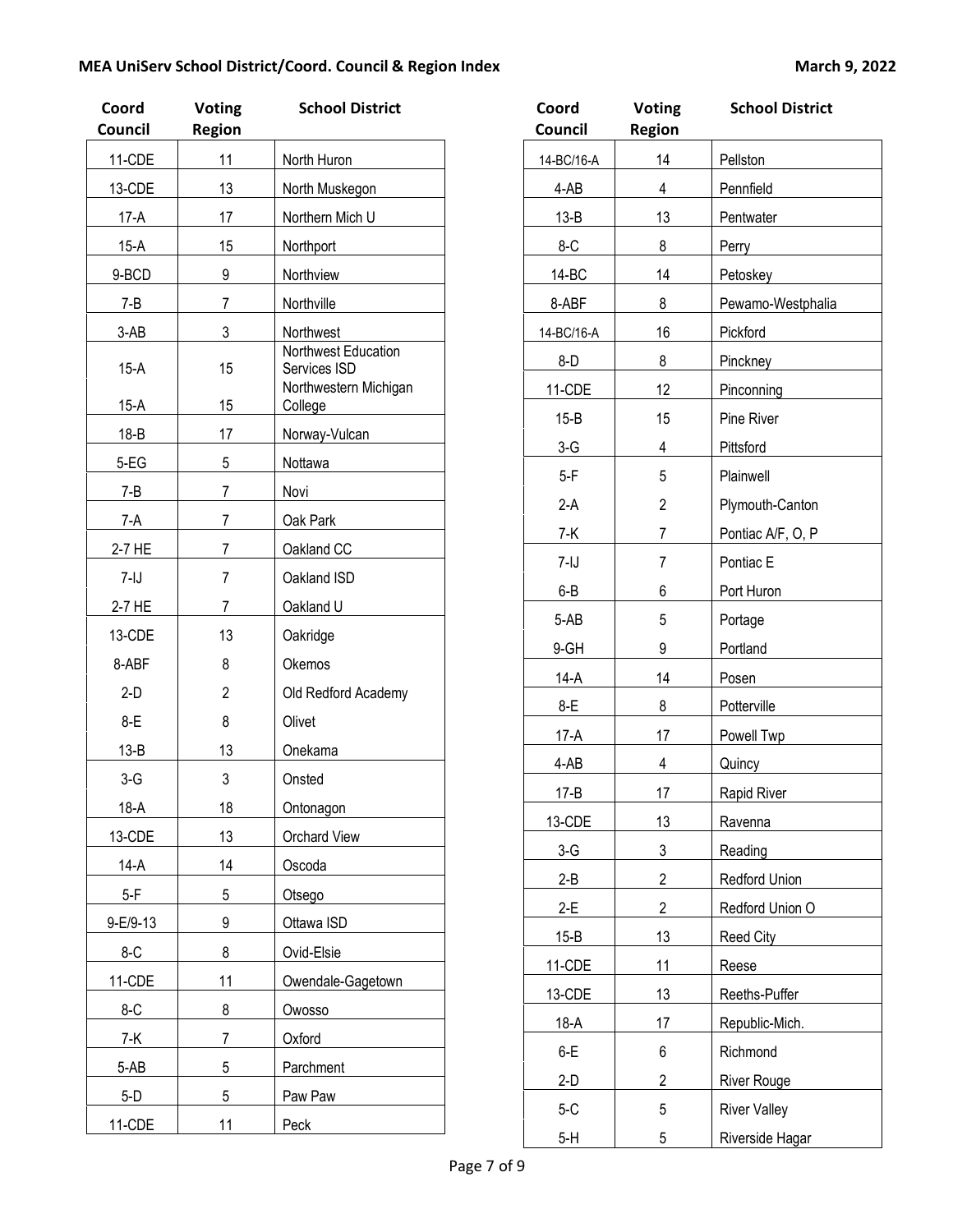| Coord<br>Council | <b>Voting</b><br><b>Region</b> | <b>School District</b>             | Coord<br>Council | <b>Voting</b><br>Region | <b>School District</b>  |
|------------------|--------------------------------|------------------------------------|------------------|-------------------------|-------------------------|
| $2-D$            | $\overline{2}$                 | Riverview                          | 12-CE/11-B       | 11                      | St Charles              |
| $7-H$            | $\overline{7}$                 | Rochester                          | $6-F$            | $\,6\,$                 | St Clair CC             |
| 9-BCD            | 9                              | Rockford                           | $6-F$            | $\,6\,$                 | St Clair Co ISD         |
| $14-A$           | 14                             | Rogers City                        | 14-BC/16-A       | 16                      | St Ignace               |
| $6-E$            | 6                              | Romeo                              | 8-ABF            | 8                       | St Johns                |
| $2-B$            | $\overline{c}$                 | Romulus                            | $5-C$            | 5                       | St Joseph               |
| $7 - B$          | $\overline{7}$                 | Royal Oak                          | $5-EG$           | 5                       | St Joseph ISD           |
| $11-A$           | 11                             | Saginaw City                       | 12-CE/11-B       | 11                      | St Louis                |
| $11-A$           | 11                             | Saginaw ISD                        | 12-CE            | 12                      | Standish-Sterling       |
| 11-CDE           | 11                             | Saginaw Twp                        | 18-A             | 18                      | Stanton Twp             |
| $12-A$           | 12                             | Saginaw Val St U                   | $17 - B$         | 17                      | Stephenson              |
| $3-F$            | $\mathfrak{Z}$                 | Saline                             | $8-D$            | 8                       | Stockbridge             |
| $3-G$            | 3                              | Sand Creek                         | $5-EG$           | 5                       | <b>Sturgis</b>          |
| 11-CDE           | 11                             | Sandusky                           | $3-D$            | 3                       | Summerfield             |
| 11-CDE           | 11                             | Sanilac ISD                        | $17-A$           | 17                      | <b>Superior Central</b> |
| 9-GH             | $\boldsymbol{9}$               | Saranac                            | $15-A$           | 15                      | Suttons Bay             |
| $5-F$            | 5                              | Saugatuck                          | $11-A$           | 11                      | Swan Valley             |
| 14-BC/16-A       | 16                             | Sault Ste Marie                    | $8-C$            | 10                      | Swartz Creek            |
| 5-AB             | 5                              | Schoolcraft                        | 14-BC/16-A       | 16                      | Tahquamenon             |
| 2-7 HE           | $\overline{2}$                 | Schoolcraft College                | $3-G$            | 3                       | Tecumseh                |
| $13 - B$         | 13                             | Shelby                             | 4-AB             | $\overline{4}$          | Tekonsha                |
| 12-CE/11-B       | 12                             | Shepherd                           | 9-BCD            | 9                       | Thornapple-Kellogg      |
| $8-C$            | 8                              | Shiawassee RESD                    | $5-EG$           | 5                       | Three Rivers            |
| $5-D$            | 5                              | South Haven                        | $15-A$           | 15                      | <b>Traverse City</b>    |
| $6-E$            | 6                              | South Lake                         | $2-E$            | $\overline{2}$          | Trenton                 |
| $7 - 1J$         | $\overline{7}$                 | South Lyon                         | 9-GH             | 9                       | Tri County              |
| $2-E$            | $\overline{2}$                 | South Redford                      | $7-A$            | $\overline{7}$          | Troy                    |
| $7-A$            | $\overline{7}$                 | Southfield                         | 11-CDE           | 11                      | Tuscola ISD             |
| $2-E$            | $\overline{2}$                 | Southgate                          | 11-CDE           | 11                      | Ubly                    |
| $2-E$            | $\overline{a}$                 | Southwest                          | 4-AB             | 4                       | Union City              |
| $5-H$            | 5                              | Southwestern Michigan<br>College E | 11-CDE           | 11                      | Unionville-Sbwg         |
| 9-BCD            | $\boldsymbol{9}$               |                                    | 2-7 HE           | $\overline{c}$          | Univ of Detroit/Merc    |
| $9-E/9-13$       | 9                              | Sparta<br>Spring Lake              | $6-C$            | 6                       | Utica                   |
|                  |                                |                                    | $2-E$            | $\overline{c}$          | Van Buren               |
| $3-AB$           | $\mathfrak{S}$                 | Springport                         |                  |                         |                         |

| Coord<br>Council | <b>Voting</b><br><b>Region</b> | <b>School District</b> |  |  |
|------------------|--------------------------------|------------------------|--|--|
| 12-CE/11-B       | 11                             | St Charles             |  |  |
| $6-F$            | 6                              | St Clair CC            |  |  |
| $6-F$            | 6                              | St Clair Co ISD        |  |  |
| 14-BC/16-A       | 16                             | St Ignace              |  |  |
| 8-ABF            | 8                              | St Johns               |  |  |
| $5-C$            | 5                              | St Joseph              |  |  |
| $5-EG$           | 5                              | St Joseph ISD          |  |  |
| 12-CE/11-B       | 11                             | St Louis               |  |  |
| 12-CE            | 12                             | Standish-Sterling      |  |  |
| 18-A             | 18                             | Stanton Twp            |  |  |
| $17 - B$         | 17                             | Stephenson             |  |  |
| $8-D$            | 8                              | Stockbridge            |  |  |
| $5-EG$           | 5                              | <b>Sturgis</b>         |  |  |
| $3-D$            | 3                              | Summerfield            |  |  |
| $17-A$           | 17                             | Superior Central       |  |  |
| $15-A$           | 15                             | Suttons Bay            |  |  |
| $11-A$           | 11                             | Swan Valley            |  |  |
| 8-C              | 10                             | <b>Swartz Creek</b>    |  |  |
| 14-BC/16-A       | 16                             | Tahquamenon            |  |  |
| $3-G$            | 3                              | Tecumseh               |  |  |
| 4-AB             | 4                              | Tekonsha               |  |  |
| 9-BCD            | 9                              | Thornapple-Kellogg     |  |  |
| $5-EG$           | 5                              | Three Rivers           |  |  |
| 15-A             | 15 <sub>15</sub>               | Traverse City          |  |  |
| $2-E$            | $\overline{2}$                 | <b>Trenton</b>         |  |  |
| 9-GH             | 9                              | Tri County             |  |  |
| $7-A$            | 7                              | Troy                   |  |  |
| 11-CDE           | 11                             | Tuscola ISD            |  |  |
| 11-CDE           | 11                             | <b>Ubly</b>            |  |  |
| 4-AB             | 4                              | Union City             |  |  |
| 11-CDE           | 11                             | Unionville-Sbwg        |  |  |
| 2-7 HE           | $\overline{2}$                 | Univ of Detroit/Mercy  |  |  |
| $6-C$            | 6                              | Utica                  |  |  |
| $2-E$            | $\overline{c}$                 | Van Buren              |  |  |
| $5-D$            | 5                              | Van Buren ISD          |  |  |